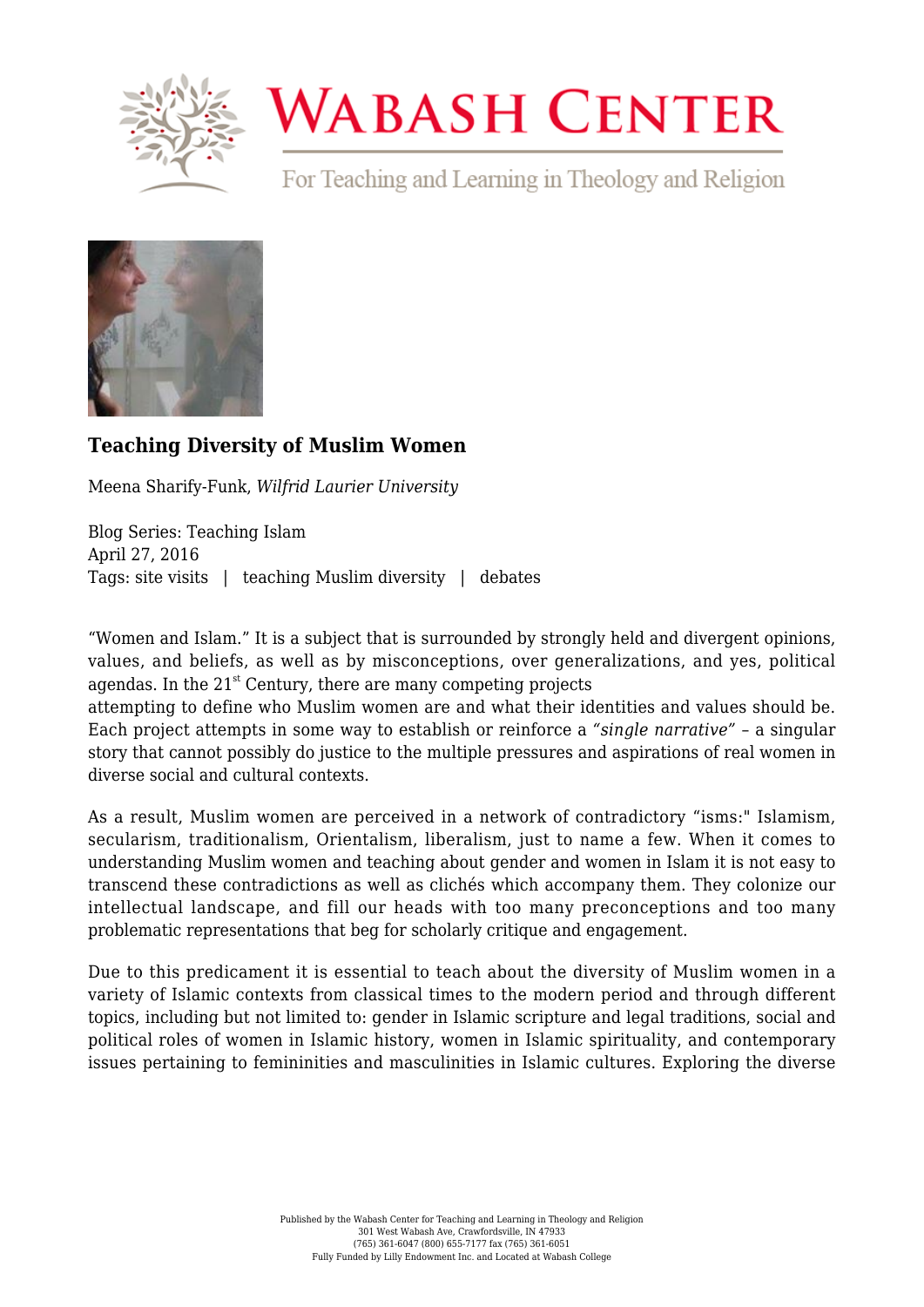lives of Muslim women also helps students understand historical religious authority and its impact on gender relations, analyze contemporary intellectual trends of Orientalism and feminism, and learn about issues that affect Muslim women and influence their status in various societies.

Studying gender and Islam at the university raises a rich variety of questions, including: What are the diverse traditions surrounding women's roles in Muslim societies? What are the 'suppressed traditions' of Muslim women in authoritative roles? What are some disagreements about the meaning of gender-related verses in the Qur'an, and what are the implications? Why have Muslim women been exoticized? What are the new forms of Orientalism emerging in the age of 'war on terrorism'? What are the different interpretive tendencies used by diverse Muslim women to reform their societies? How are religious public sphere(s) being redefined by such reform?

In exploring answers to these questions, it is helpful to use a range of pedagogical methods. For instance, I find that utilizing the method of debate is most constructive when trying to teach students about the complexity of divisive differences in some of the most controversial issues of the 21<sup>st</sup> century, such as bans on veiling in various nations, *shari'ah* debates and the questioning of Islamic family law, or female religious leadership. In such issues, students often find it challenging to comprehend some of the "for" and "against" positions. Debate then enables the students to in some way enter into the particular positions they have been asked to defend, and to some extent to empathize with that position even when they continue to disagree with it. Some of my greatest moments in teaching have been when students came to a deeper realization of what is at stake for people in these debates, in terms of identities, worldviews, life experiences, and convictions.

In contrast to the method of debate, I also find that students thrive on group discussions and projects when it comes to contested themes found in the Qur'an about women and gender. For one required assignment I ask each student to sign up for one of six thematic groups. The contested Qur'anic themes are polygamy, intermarriage, divorce, homosexuality, the "beating verse," and veiling. Each student in the group is then responsible for writing one part of the analysis of the theme. Since each group usually consists of approximately 6 students, there are 6 areas that a group paper needs to cover:

- A description of the theme and its contemporary manifestation(s)
- An explanation of the historical relevance (as connected to the Qur'an and the Hadith)
- An analysis of why the theme is contested (i.e. give example(s))
- A critique of different translations and/or interpretations of the theme (traditional interpretations compared to reformist interpretations)
- A prescription of how to resolve the contested theme in contemporary times
- A conclusive summary and list of references/resources used to understand the theme

Other effective methods employed are Skype or panel encounters with authors and activists, field trips to different Muslim sacred places and how gender is experienced at each space (i.e.,